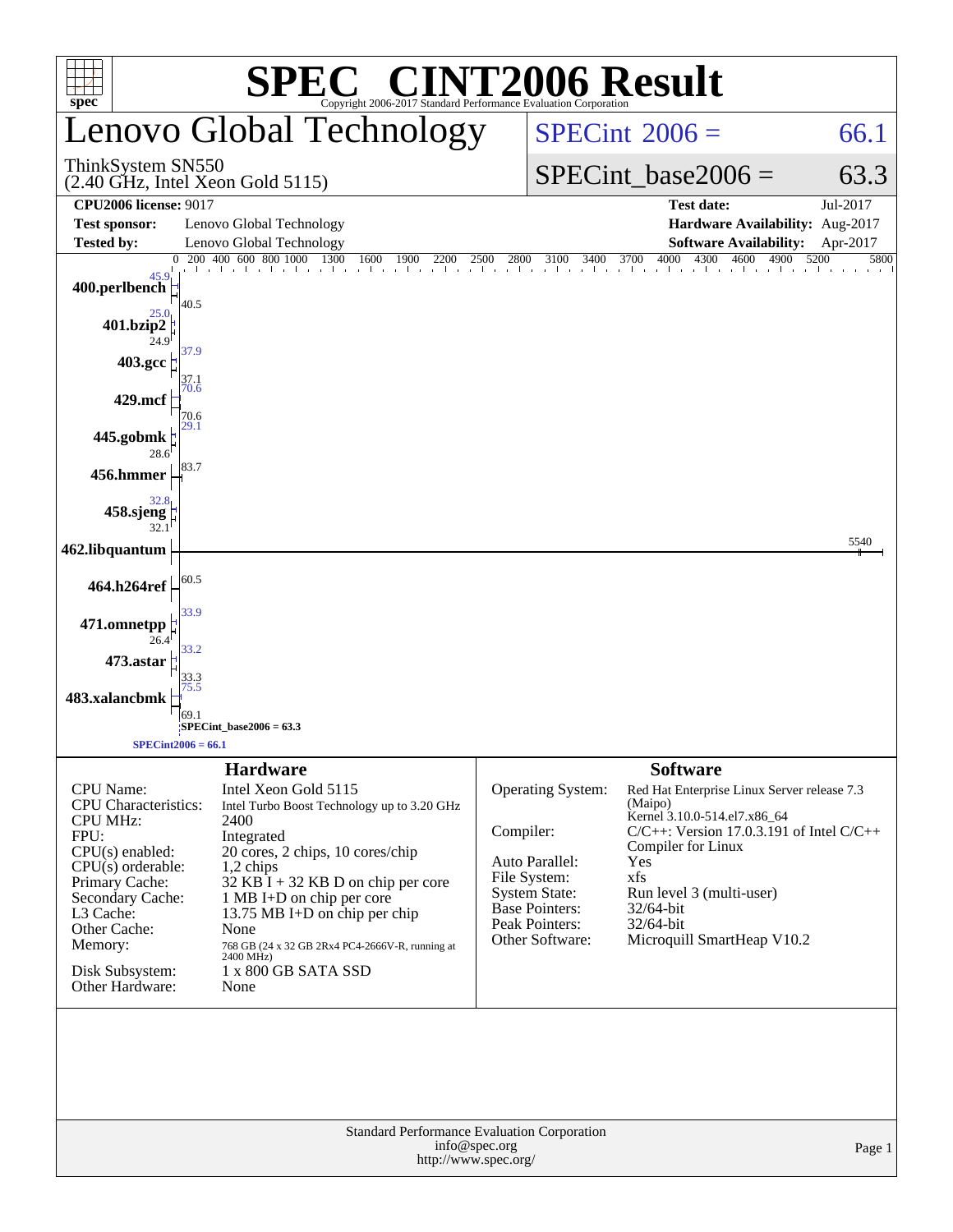

## enovo Global Technology

#### ThinkSystem SN550

(2.40 GHz, Intel Xeon Gold 5115)

 $SPECint2006 = 66.1$  $SPECint2006 = 66.1$ 

## SPECint base2006 =  $63.3$

**[Test sponsor:](http://www.spec.org/auto/cpu2006/Docs/result-fields.html#Testsponsor)** Lenovo Global Technology **[Hardware Availability:](http://www.spec.org/auto/cpu2006/Docs/result-fields.html#HardwareAvailability)** Aug-2017

**[CPU2006 license:](http://www.spec.org/auto/cpu2006/Docs/result-fields.html#CPU2006license)** 9017 **[Test date:](http://www.spec.org/auto/cpu2006/Docs/result-fields.html#Testdate)** Jul-2017 **[Tested by:](http://www.spec.org/auto/cpu2006/Docs/result-fields.html#Testedby)** Lenovo Global Technology **[Software Availability:](http://www.spec.org/auto/cpu2006/Docs/result-fields.html#SoftwareAvailability)** Apr-2017

#### **[Results Table](http://www.spec.org/auto/cpu2006/Docs/result-fields.html#ResultsTable)**

|                                                                                                          | <b>Base</b>    |              |                |       |                | <b>Peak</b> |                |              |                |              |                |              |
|----------------------------------------------------------------------------------------------------------|----------------|--------------|----------------|-------|----------------|-------------|----------------|--------------|----------------|--------------|----------------|--------------|
| <b>Benchmark</b>                                                                                         | <b>Seconds</b> | <b>Ratio</b> | <b>Seconds</b> | Ratio | <b>Seconds</b> | Ratio       | <b>Seconds</b> | <b>Ratio</b> | <b>Seconds</b> | <b>Ratio</b> | <b>Seconds</b> | <b>Ratio</b> |
| 400.perlbench                                                                                            | 241            | 40.6         | 241            | 40.5  | 241            | 40.5        | 213            | 45.9         | 213            | 45.9         | 213            | 45.9         |
| 401.bzip2                                                                                                | 388            | 24.9         | 388            | 24.9  | 387            | 24.9        | 386            | 25.0         | 386            | 25.0         | 387            | 25.0         |
| $403.\mathrm{gcc}$                                                                                       | 217            | 37.1         | 217            | 37.1  | 218            | 37.0        | 212            | 37.9         | 212            | 37.9         | 212            | 37.9         |
| $429$ .mcf                                                                                               | 129            | 70.6         | 129            | 70.9  | 129            | 70.5        | 131            | 69.7         | <u>129</u>     | 70.6         | 129            | 70.7         |
| $445$ .gobmk                                                                                             | 367            | 28.6         | 367            | 28.6  | 367            | 28.6        | 361            | 29.1         | 361            | 29.1         | 361            | 29.1         |
| $456.$ hmmer                                                                                             | 112            | 83.7         | 111            | 83.8  | 112            | 83.4        | 112            | 83.7         | 111            | 83.8         | 112            | 83.4         |
| $458$ .sjeng                                                                                             | 376            | 32.1         | 376            | 32.2  | 376            | 32.1        | 369            | 32.8         | 369            | 32.8         | 369            | 32.8         |
| 462.libquantum                                                                                           | 3.62           | 5720         | 3.75           | 5530  | 3.74           | 5540        | 3.62           | 5720         | 3.75           | 5530         | 3.74           | 5540         |
| 464.h264ref                                                                                              | 366            | 60.5         | 365            | 60.6  | 366            | 60.5        | 366            | 60.5         | 365            | 60.6         | 366            | 60.5         |
| 471.omnetpp                                                                                              | 238            | 26.3         | 237            | 26.4  | 237            | 26.4        | 185            | 33.9         | 184            | 33.9         | 186            | 33.6         |
| 473.astar                                                                                                | 211            | 33.3         | 211            | 33.3  | 211            | 33.3        | 213            | 33.0         | 211            | 33.2         | 211            | 33.2         |
| 483.xalancbmk                                                                                            | 101            | 68.7         | 99.8           | 69.1  | 99.9           | 69.1        | 91.9           | 75.1         | 91.1           | 75.8         | 91.4           | 75.5         |
| Results appear in the order in which they were run. Bold underlined text indicates a median measurement. |                |              |                |       |                |             |                |              |                |              |                |              |

### **[Submit Notes](http://www.spec.org/auto/cpu2006/Docs/result-fields.html#SubmitNotes)**

The config file option 'submit' was used.

## **[Operating System Notes](http://www.spec.org/auto/cpu2006/Docs/result-fields.html#OperatingSystemNotes)**

Stack size set to unlimited using "ulimit -s unlimited"

## **[Platform Notes](http://www.spec.org/auto/cpu2006/Docs/result-fields.html#PlatformNotes)**

 BIOS configuration: Choose Operating Mode set to Maximum Performance Hyper-Threading set to Disable LLC dead line alloc set to Disable Sysinfo program /home/cpu2006-1.2-ic17.0u3/config/sysinfo.rev6993 Revision 6993 of 2015-11-06 (b5e8d4b4eb51ed28d7f98696cbe290c1) running on SN550 Mon Jul 24 14:15:57 2017

 This section contains SUT (System Under Test) info as seen by some common utilities. To remove or add to this section, see: <http://www.spec.org/cpu2006/Docs/config.html#sysinfo>

 From /proc/cpuinfo model name : Intel(R) Xeon(R) Gold 5115 CPU @ 2.40GHz 2 "physical id"s (chips) 20 "processors" cores, siblings (Caution: counting these is hw and system dependent. The following excerpts from /proc/cpuinfo might not be reliable. Use with caution.)

Continued on next page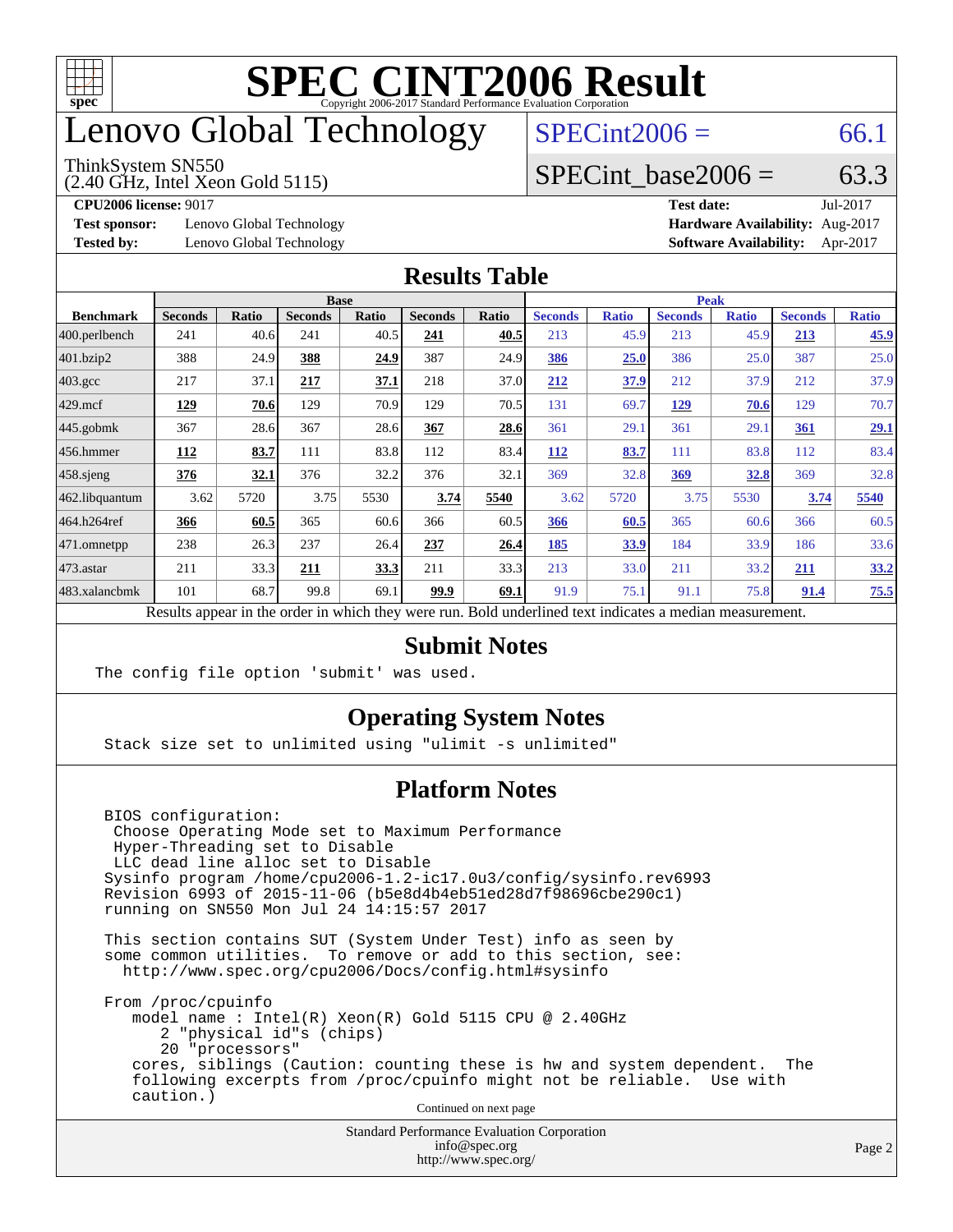

## enovo Global Technology

 $SPECint2006 = 66.1$  $SPECint2006 = 66.1$ 

ThinkSystem SN550

(2.40 GHz, Intel Xeon Gold 5115)

SPECint base2006 =  $63.3$ 

**[Test sponsor:](http://www.spec.org/auto/cpu2006/Docs/result-fields.html#Testsponsor)** Lenovo Global Technology **[Hardware Availability:](http://www.spec.org/auto/cpu2006/Docs/result-fields.html#HardwareAvailability)** Aug-2017 **[Tested by:](http://www.spec.org/auto/cpu2006/Docs/result-fields.html#Testedby)** Lenovo Global Technology **[Software Availability:](http://www.spec.org/auto/cpu2006/Docs/result-fields.html#SoftwareAvailability)** Apr-2017

**[CPU2006 license:](http://www.spec.org/auto/cpu2006/Docs/result-fields.html#CPU2006license)** 9017 **[Test date:](http://www.spec.org/auto/cpu2006/Docs/result-fields.html#Testdate)** Jul-2017

#### **[Platform Notes \(Continued\)](http://www.spec.org/auto/cpu2006/Docs/result-fields.html#PlatformNotes)**

 cpu cores : 10 siblings : 10 physical 0: cores 0 1 2 3 4 8 9 10 11 12 physical 1: cores 0 1 2 3 4 8 9 10 11 12 cache size : 14080 KB From /proc/meminfo MemTotal: 792248548 kB HugePages\_Total: 0<br>Hugepagesize: 2048 kB Hugepagesize: From /etc/\*release\* /etc/\*version\* os-release: NAME="Red Hat Enterprise Linux Server" VERSION="7.3 (Maipo)" ID="rhel" ID\_LIKE="fedora" VERSION\_ID="7.3" PRETTY\_NAME="Red Hat Enterprise Linux Server 7.3 (Maipo)" ANSI\_COLOR="0;31" CPE\_NAME="cpe:/o:redhat:enterprise\_linux:7.3:GA:server" redhat-release: Red Hat Enterprise Linux Server release 7.3 (Maipo) system-release: Red Hat Enterprise Linux Server release 7.3 (Maipo) system-release-cpe: cpe:/o:redhat:enterprise\_linux:7.3:ga:server uname -a: Linux SN550 3.10.0-514.el7.x86\_64 #1 SMP Wed Oct 19 11:24:13 EDT 2016 x86\_64 x86\_64 x86\_64 GNU/Linux run-level 3 Jul 24 14:15 SPEC is set to: /home/cpu2006-1.2-ic17.0u3 Filesystem Type Size Used Avail Use% Mounted on /dev/sda4 xfs 687G 195G 493G 29% /home Additional information from dmidecode: Warning: Use caution when you interpret this section. The 'dmidecode' program reads system data which is "intended to allow hardware to be accurately determined", but the intent may not be met, as there are frequent changes to hardware, firmware, and the "DMTF SMBIOS" standard. BIOS Lenovo -[IVE109A-1.00]- 04/27/2017 Memory: 24x Samsung M393A4K40BB2-CTD 32 GB 2 rank 2666 MHz, configured at 2400 MHz (End of data from sysinfo program)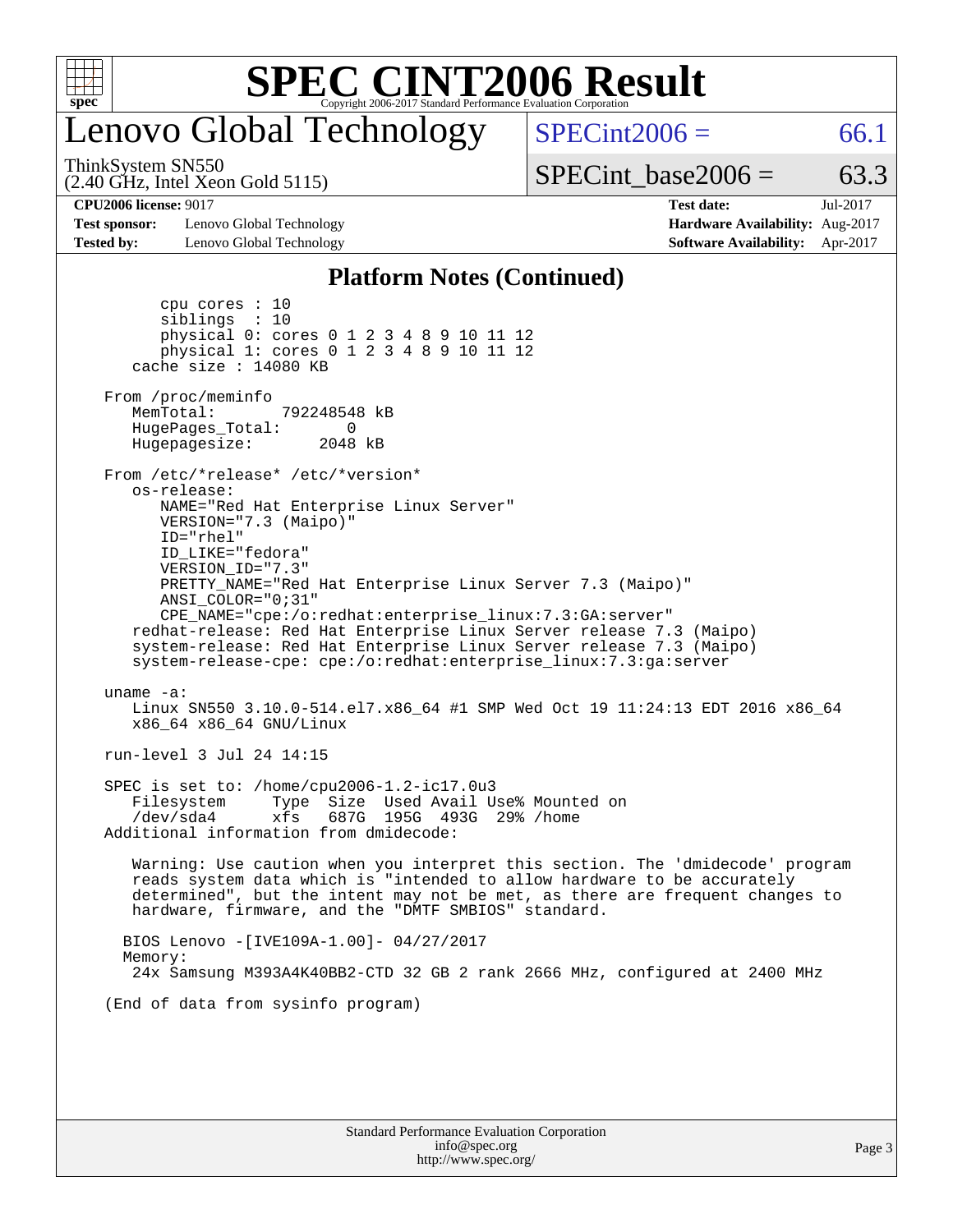

## enovo Global Technology

 $SPECint2006 = 66.1$  $SPECint2006 = 66.1$ 

ThinkSystem SN550

(2.40 GHz, Intel Xeon Gold 5115)

**[Test sponsor:](http://www.spec.org/auto/cpu2006/Docs/result-fields.html#Testsponsor)** Lenovo Global Technology **[Hardware Availability:](http://www.spec.org/auto/cpu2006/Docs/result-fields.html#HardwareAvailability)** Aug-2017

SPECint base2006 =  $63.3$ **[CPU2006 license:](http://www.spec.org/auto/cpu2006/Docs/result-fields.html#CPU2006license)** 9017 **[Test date:](http://www.spec.org/auto/cpu2006/Docs/result-fields.html#Testdate)** Jul-2017

**[Tested by:](http://www.spec.org/auto/cpu2006/Docs/result-fields.html#Testedby)** Lenovo Global Technology **[Software Availability:](http://www.spec.org/auto/cpu2006/Docs/result-fields.html#SoftwareAvailability)** Apr-2017

#### **[General Notes](http://www.spec.org/auto/cpu2006/Docs/result-fields.html#GeneralNotes)**

Environment variables set by runspec before the start of the run: KMP AFFINITY = "granularity=fine, compact,  $0,3$ " LD\_LIBRARY\_PATH = "/home/cpu2006-1.2-ic17.0u3/lib/ia32:/home/cpu2006-1.2-ic17.0u3/lib/intel64:/home/cpu2006-1.2-ic17.0u3/sh10.2" OMP\_NUM\_THREADS = "20"

 Binaries compiled on a system with 1x Intel Core i7-4790 CPU + 32GB RAM memory using Redhat Enterprise Linux 7.2 Transparent Huge Pages enabled by default. Filesystem page cache cleared with: shell invocation of 'sync; echo 3 > /proc/sys/vm/drop\_caches' prior to run

## **[Base Compiler Invocation](http://www.spec.org/auto/cpu2006/Docs/result-fields.html#BaseCompilerInvocation)**

[C benchmarks](http://www.spec.org/auto/cpu2006/Docs/result-fields.html#Cbenchmarks): [icc -m64](http://www.spec.org/cpu2006/results/res2017q4/cpu2006-20170918-50074.flags.html#user_CCbase_intel_icc_64bit_bda6cc9af1fdbb0edc3795bac97ada53)

[C++ benchmarks:](http://www.spec.org/auto/cpu2006/Docs/result-fields.html#CXXbenchmarks) [icpc -m64](http://www.spec.org/cpu2006/results/res2017q4/cpu2006-20170918-50074.flags.html#user_CXXbase_intel_icpc_64bit_fc66a5337ce925472a5c54ad6a0de310)

## **[Base Portability Flags](http://www.spec.org/auto/cpu2006/Docs/result-fields.html#BasePortabilityFlags)**

 400.perlbench: [-DSPEC\\_CPU\\_LP64](http://www.spec.org/cpu2006/results/res2017q4/cpu2006-20170918-50074.flags.html#b400.perlbench_basePORTABILITY_DSPEC_CPU_LP64) [-DSPEC\\_CPU\\_LINUX\\_X64](http://www.spec.org/cpu2006/results/res2017q4/cpu2006-20170918-50074.flags.html#b400.perlbench_baseCPORTABILITY_DSPEC_CPU_LINUX_X64) 401.bzip2: [-DSPEC\\_CPU\\_LP64](http://www.spec.org/cpu2006/results/res2017q4/cpu2006-20170918-50074.flags.html#suite_basePORTABILITY401_bzip2_DSPEC_CPU_LP64) 403.gcc: [-DSPEC\\_CPU\\_LP64](http://www.spec.org/cpu2006/results/res2017q4/cpu2006-20170918-50074.flags.html#suite_basePORTABILITY403_gcc_DSPEC_CPU_LP64) 429.mcf: [-DSPEC\\_CPU\\_LP64](http://www.spec.org/cpu2006/results/res2017q4/cpu2006-20170918-50074.flags.html#suite_basePORTABILITY429_mcf_DSPEC_CPU_LP64) 445.gobmk: [-DSPEC\\_CPU\\_LP64](http://www.spec.org/cpu2006/results/res2017q4/cpu2006-20170918-50074.flags.html#suite_basePORTABILITY445_gobmk_DSPEC_CPU_LP64) 456.hmmer: [-DSPEC\\_CPU\\_LP64](http://www.spec.org/cpu2006/results/res2017q4/cpu2006-20170918-50074.flags.html#suite_basePORTABILITY456_hmmer_DSPEC_CPU_LP64) 458.sjeng: [-DSPEC\\_CPU\\_LP64](http://www.spec.org/cpu2006/results/res2017q4/cpu2006-20170918-50074.flags.html#suite_basePORTABILITY458_sjeng_DSPEC_CPU_LP64) 462.libquantum: [-DSPEC\\_CPU\\_LP64](http://www.spec.org/cpu2006/results/res2017q4/cpu2006-20170918-50074.flags.html#suite_basePORTABILITY462_libquantum_DSPEC_CPU_LP64) [-DSPEC\\_CPU\\_LINUX](http://www.spec.org/cpu2006/results/res2017q4/cpu2006-20170918-50074.flags.html#b462.libquantum_baseCPORTABILITY_DSPEC_CPU_LINUX) 464.h264ref: [-DSPEC\\_CPU\\_LP64](http://www.spec.org/cpu2006/results/res2017q4/cpu2006-20170918-50074.flags.html#suite_basePORTABILITY464_h264ref_DSPEC_CPU_LP64) 471.omnetpp: [-DSPEC\\_CPU\\_LP64](http://www.spec.org/cpu2006/results/res2017q4/cpu2006-20170918-50074.flags.html#suite_basePORTABILITY471_omnetpp_DSPEC_CPU_LP64) 473.astar: [-DSPEC\\_CPU\\_LP64](http://www.spec.org/cpu2006/results/res2017q4/cpu2006-20170918-50074.flags.html#suite_basePORTABILITY473_astar_DSPEC_CPU_LP64) 483.xalancbmk: [-DSPEC\\_CPU\\_LP64](http://www.spec.org/cpu2006/results/res2017q4/cpu2006-20170918-50074.flags.html#suite_basePORTABILITY483_xalancbmk_DSPEC_CPU_LP64) [-DSPEC\\_CPU\\_LINUX](http://www.spec.org/cpu2006/results/res2017q4/cpu2006-20170918-50074.flags.html#b483.xalancbmk_baseCXXPORTABILITY_DSPEC_CPU_LINUX)

## **[Base Optimization Flags](http://www.spec.org/auto/cpu2006/Docs/result-fields.html#BaseOptimizationFlags)**

[C benchmarks](http://www.spec.org/auto/cpu2006/Docs/result-fields.html#Cbenchmarks):

[-xCORE-AVX2](http://www.spec.org/cpu2006/results/res2017q4/cpu2006-20170918-50074.flags.html#user_CCbase_f-xCORE-AVX2) [-ipo](http://www.spec.org/cpu2006/results/res2017q4/cpu2006-20170918-50074.flags.html#user_CCbase_f-ipo) [-O3](http://www.spec.org/cpu2006/results/res2017q4/cpu2006-20170918-50074.flags.html#user_CCbase_f-O3) [-no-prec-div](http://www.spec.org/cpu2006/results/res2017q4/cpu2006-20170918-50074.flags.html#user_CCbase_f-no-prec-div) [-parallel](http://www.spec.org/cpu2006/results/res2017q4/cpu2006-20170918-50074.flags.html#user_CCbase_f-parallel) [-qopt-prefetch](http://www.spec.org/cpu2006/results/res2017q4/cpu2006-20170918-50074.flags.html#user_CCbase_f-qopt-prefetch) [-auto-p32](http://www.spec.org/cpu2006/results/res2017q4/cpu2006-20170918-50074.flags.html#user_CCbase_f-auto-p32)

[C++ benchmarks:](http://www.spec.org/auto/cpu2006/Docs/result-fields.html#CXXbenchmarks)

[-xCORE-AVX2](http://www.spec.org/cpu2006/results/res2017q4/cpu2006-20170918-50074.flags.html#user_CXXbase_f-xCORE-AVX2) [-ipo](http://www.spec.org/cpu2006/results/res2017q4/cpu2006-20170918-50074.flags.html#user_CXXbase_f-ipo) [-O3](http://www.spec.org/cpu2006/results/res2017q4/cpu2006-20170918-50074.flags.html#user_CXXbase_f-O3) [-no-prec-div](http://www.spec.org/cpu2006/results/res2017q4/cpu2006-20170918-50074.flags.html#user_CXXbase_f-no-prec-div) [-qopt-prefetch](http://www.spec.org/cpu2006/results/res2017q4/cpu2006-20170918-50074.flags.html#user_CXXbase_f-qopt-prefetch) [-auto-p32](http://www.spec.org/cpu2006/results/res2017q4/cpu2006-20170918-50074.flags.html#user_CXXbase_f-auto-p32) [-Wl,-z,muldefs](http://www.spec.org/cpu2006/results/res2017q4/cpu2006-20170918-50074.flags.html#user_CXXbase_link_force_multiple1_74079c344b956b9658436fd1b6dd3a8a) [-L/sh10.2 -lsmartheap64](http://www.spec.org/cpu2006/results/res2017q4/cpu2006-20170918-50074.flags.html#user_CXXbase_SmartHeap64_63911d860fc08c15fa1d5bf319b9d8d5)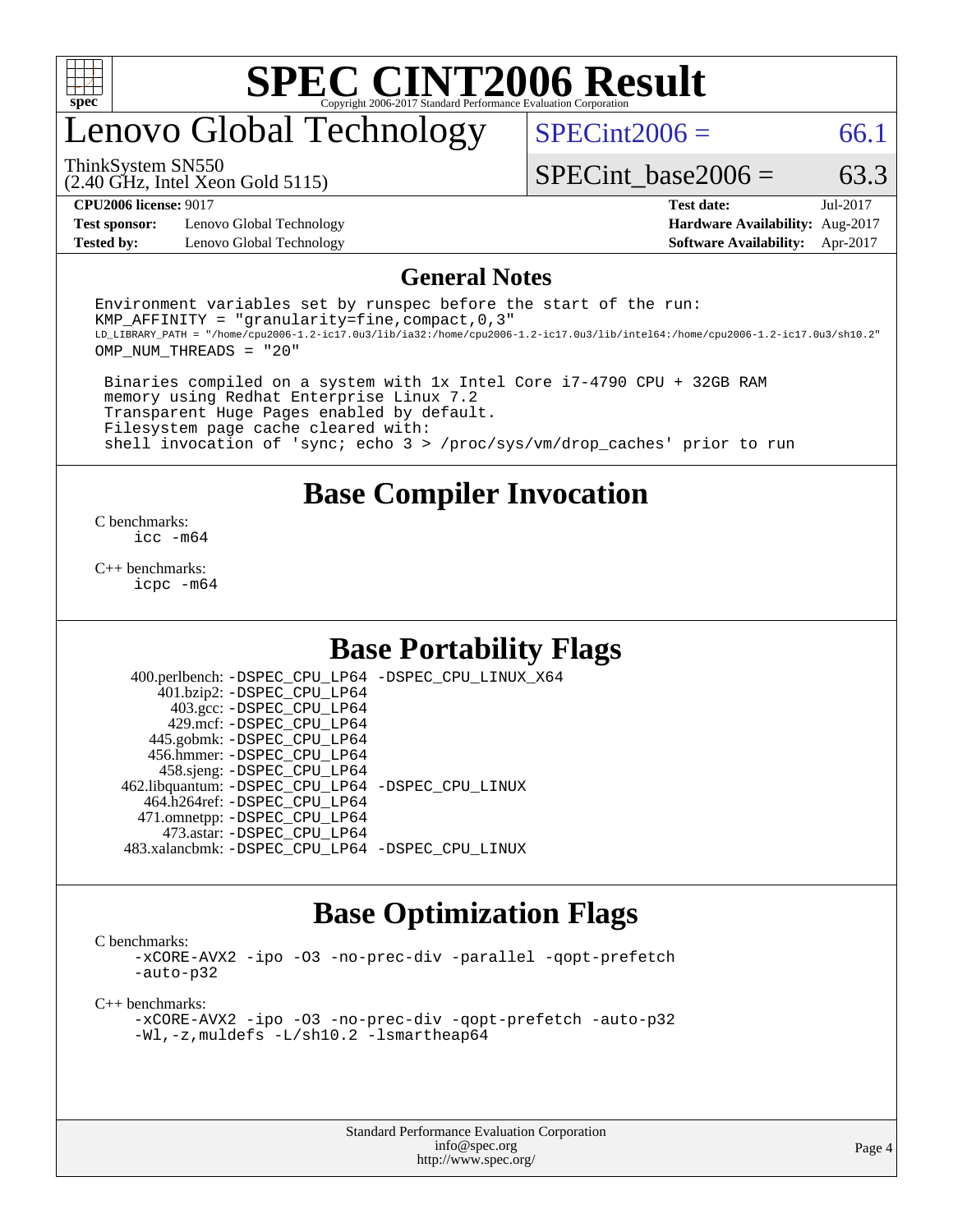

# enovo Global Technology

ThinkSystem SN550

(2.40 GHz, Intel Xeon Gold 5115)

 $SPECint2006 = 66.1$  $SPECint2006 = 66.1$ 

SPECint base2006 =  $63.3$ 

**[Test sponsor:](http://www.spec.org/auto/cpu2006/Docs/result-fields.html#Testsponsor)** Lenovo Global Technology **[Hardware Availability:](http://www.spec.org/auto/cpu2006/Docs/result-fields.html#HardwareAvailability)** Aug-2017 **[Tested by:](http://www.spec.org/auto/cpu2006/Docs/result-fields.html#Testedby)** Lenovo Global Technology **[Software Availability:](http://www.spec.org/auto/cpu2006/Docs/result-fields.html#SoftwareAvailability)** Apr-2017

**[CPU2006 license:](http://www.spec.org/auto/cpu2006/Docs/result-fields.html#CPU2006license)** 9017 **[Test date:](http://www.spec.org/auto/cpu2006/Docs/result-fields.html#Testdate)** Jul-2017

## **[Base Other Flags](http://www.spec.org/auto/cpu2006/Docs/result-fields.html#BaseOtherFlags)**

[C benchmarks](http://www.spec.org/auto/cpu2006/Docs/result-fields.html#Cbenchmarks):

403.gcc: [-Dalloca=\\_alloca](http://www.spec.org/cpu2006/results/res2017q4/cpu2006-20170918-50074.flags.html#b403.gcc_baseEXTRA_CFLAGS_Dalloca_be3056838c12de2578596ca5467af7f3)

## **[Peak Compiler Invocation](http://www.spec.org/auto/cpu2006/Docs/result-fields.html#PeakCompilerInvocation)**

[C benchmarks \(except as noted below\)](http://www.spec.org/auto/cpu2006/Docs/result-fields.html#Cbenchmarksexceptasnotedbelow):

[icc -m64](http://www.spec.org/cpu2006/results/res2017q4/cpu2006-20170918-50074.flags.html#user_CCpeak_intel_icc_64bit_bda6cc9af1fdbb0edc3795bac97ada53)

400.perlbench: [icc -m32 -L/opt/intel/compilers\\_and\\_libraries\\_2017/linux/lib/ia32](http://www.spec.org/cpu2006/results/res2017q4/cpu2006-20170918-50074.flags.html#user_peakCCLD400_perlbench_intel_icc_c29f3ff5a7ed067b11e4ec10a03f03ae)

445.gobmk: [icc -m32 -L/opt/intel/compilers\\_and\\_libraries\\_2017/linux/lib/ia32](http://www.spec.org/cpu2006/results/res2017q4/cpu2006-20170918-50074.flags.html#user_peakCCLD445_gobmk_intel_icc_c29f3ff5a7ed067b11e4ec10a03f03ae)

[C++ benchmarks \(except as noted below\):](http://www.spec.org/auto/cpu2006/Docs/result-fields.html#CXXbenchmarksexceptasnotedbelow)

[icc -m32 -L/opt/intel/compilers\\_and\\_libraries\\_2017/linux/lib/ia32](http://www.spec.org/cpu2006/results/res2017q4/cpu2006-20170918-50074.flags.html#user_CXXpeak_intel_icc_c29f3ff5a7ed067b11e4ec10a03f03ae)

473.astar: [icpc -m64](http://www.spec.org/cpu2006/results/res2017q4/cpu2006-20170918-50074.flags.html#user_peakCXXLD473_astar_intel_icpc_64bit_fc66a5337ce925472a5c54ad6a0de310)

## **[Peak Portability Flags](http://www.spec.org/auto/cpu2006/Docs/result-fields.html#PeakPortabilityFlags)**

 400.perlbench: [-D\\_FILE\\_OFFSET\\_BITS=64](http://www.spec.org/cpu2006/results/res2017q4/cpu2006-20170918-50074.flags.html#user_peakPORTABILITY400_perlbench_file_offset_bits_64_438cf9856305ebd76870a2c6dc2689ab) [-DSPEC\\_CPU\\_LINUX\\_IA32](http://www.spec.org/cpu2006/results/res2017q4/cpu2006-20170918-50074.flags.html#b400.perlbench_peakCPORTABILITY_DSPEC_CPU_LINUX_IA32) 401.bzip2: [-DSPEC\\_CPU\\_LP64](http://www.spec.org/cpu2006/results/res2017q4/cpu2006-20170918-50074.flags.html#suite_peakPORTABILITY401_bzip2_DSPEC_CPU_LP64) 403.gcc: [-DSPEC\\_CPU\\_LP64](http://www.spec.org/cpu2006/results/res2017q4/cpu2006-20170918-50074.flags.html#suite_peakPORTABILITY403_gcc_DSPEC_CPU_LP64) 429.mcf: [-DSPEC\\_CPU\\_LP64](http://www.spec.org/cpu2006/results/res2017q4/cpu2006-20170918-50074.flags.html#suite_peakPORTABILITY429_mcf_DSPEC_CPU_LP64) 445.gobmk: [-D\\_FILE\\_OFFSET\\_BITS=64](http://www.spec.org/cpu2006/results/res2017q4/cpu2006-20170918-50074.flags.html#user_peakPORTABILITY445_gobmk_file_offset_bits_64_438cf9856305ebd76870a2c6dc2689ab) 456.hmmer: [-DSPEC\\_CPU\\_LP64](http://www.spec.org/cpu2006/results/res2017q4/cpu2006-20170918-50074.flags.html#suite_peakPORTABILITY456_hmmer_DSPEC_CPU_LP64) 458.sjeng: [-DSPEC\\_CPU\\_LP64](http://www.spec.org/cpu2006/results/res2017q4/cpu2006-20170918-50074.flags.html#suite_peakPORTABILITY458_sjeng_DSPEC_CPU_LP64) 462.libquantum: [-DSPEC\\_CPU\\_LP64](http://www.spec.org/cpu2006/results/res2017q4/cpu2006-20170918-50074.flags.html#suite_peakPORTABILITY462_libquantum_DSPEC_CPU_LP64) [-DSPEC\\_CPU\\_LINUX](http://www.spec.org/cpu2006/results/res2017q4/cpu2006-20170918-50074.flags.html#b462.libquantum_peakCPORTABILITY_DSPEC_CPU_LINUX) 464.h264ref: [-DSPEC\\_CPU\\_LP64](http://www.spec.org/cpu2006/results/res2017q4/cpu2006-20170918-50074.flags.html#suite_peakPORTABILITY464_h264ref_DSPEC_CPU_LP64) 471.omnetpp: [-D\\_FILE\\_OFFSET\\_BITS=64](http://www.spec.org/cpu2006/results/res2017q4/cpu2006-20170918-50074.flags.html#user_peakPORTABILITY471_omnetpp_file_offset_bits_64_438cf9856305ebd76870a2c6dc2689ab) 473.astar: [-DSPEC\\_CPU\\_LP64](http://www.spec.org/cpu2006/results/res2017q4/cpu2006-20170918-50074.flags.html#suite_peakPORTABILITY473_astar_DSPEC_CPU_LP64) 483.xalancbmk: [-D\\_FILE\\_OFFSET\\_BITS=64](http://www.spec.org/cpu2006/results/res2017q4/cpu2006-20170918-50074.flags.html#user_peakPORTABILITY483_xalancbmk_file_offset_bits_64_438cf9856305ebd76870a2c6dc2689ab) [-DSPEC\\_CPU\\_LINUX](http://www.spec.org/cpu2006/results/res2017q4/cpu2006-20170918-50074.flags.html#b483.xalancbmk_peakCXXPORTABILITY_DSPEC_CPU_LINUX)

## **[Peak Optimization Flags](http://www.spec.org/auto/cpu2006/Docs/result-fields.html#PeakOptimizationFlags)**

[C benchmarks](http://www.spec.org/auto/cpu2006/Docs/result-fields.html#Cbenchmarks):

 400.perlbench: [-prof-gen](http://www.spec.org/cpu2006/results/res2017q4/cpu2006-20170918-50074.flags.html#user_peakPASS1_CFLAGSPASS1_LDCFLAGS400_perlbench_prof_gen_e43856698f6ca7b7e442dfd80e94a8fc)(pass 1) [-prof-use](http://www.spec.org/cpu2006/results/res2017q4/cpu2006-20170918-50074.flags.html#user_peakPASS2_CFLAGSPASS2_LDCFLAGS400_perlbench_prof_use_bccf7792157ff70d64e32fe3e1250b55)(pass 2) [-xCORE-AVX2](http://www.spec.org/cpu2006/results/res2017q4/cpu2006-20170918-50074.flags.html#user_peakPASS2_CFLAGSPASS2_LDCFLAGS400_perlbench_f-xCORE-AVX2)(pass 2) [-par-num-threads=1](http://www.spec.org/cpu2006/results/res2017q4/cpu2006-20170918-50074.flags.html#user_peakPASS1_CFLAGSPASS1_LDCFLAGS400_perlbench_par_num_threads_786a6ff141b4e9e90432e998842df6c2)(pass 1) [-ipo](http://www.spec.org/cpu2006/results/res2017q4/cpu2006-20170918-50074.flags.html#user_peakPASS2_CFLAGSPASS2_LDCFLAGS400_perlbench_f-ipo)(pass 2) [-O3](http://www.spec.org/cpu2006/results/res2017q4/cpu2006-20170918-50074.flags.html#user_peakPASS2_CFLAGSPASS2_LDCFLAGS400_perlbench_f-O3)(pass 2) [-no-prec-div](http://www.spec.org/cpu2006/results/res2017q4/cpu2006-20170918-50074.flags.html#user_peakPASS2_CFLAGSPASS2_LDCFLAGS400_perlbench_f-no-prec-div)(pass 2) [-qopt-prefetch](http://www.spec.org/cpu2006/results/res2017q4/cpu2006-20170918-50074.flags.html#user_peakCOPTIMIZE400_perlbench_f-qopt-prefetch)

 401.bzip2: [-prof-gen](http://www.spec.org/cpu2006/results/res2017q4/cpu2006-20170918-50074.flags.html#user_peakPASS1_CFLAGSPASS1_LDCFLAGS401_bzip2_prof_gen_e43856698f6ca7b7e442dfd80e94a8fc)(pass 1) [-prof-use](http://www.spec.org/cpu2006/results/res2017q4/cpu2006-20170918-50074.flags.html#user_peakPASS2_CFLAGSPASS2_LDCFLAGS401_bzip2_prof_use_bccf7792157ff70d64e32fe3e1250b55)(pass 2) [-xCORE-AVX2](http://www.spec.org/cpu2006/results/res2017q4/cpu2006-20170918-50074.flags.html#user_peakPASS2_CFLAGSPASS2_LDCFLAGS401_bzip2_f-xCORE-AVX2)(pass 2)  $-par-num-threads=1(pass 1) -ipo(pass 2) -O3(pass 2)$  $-par-num-threads=1(pass 1) -ipo(pass 2) -O3(pass 2)$  $-par-num-threads=1(pass 1) -ipo(pass 2) -O3(pass 2)$  $-par-num-threads=1(pass 1) -ipo(pass 2) -O3(pass 2)$  $-par-num-threads=1(pass 1) -ipo(pass 2) -O3(pass 2)$  $-par-num-threads=1(pass 1) -ipo(pass 2) -O3(pass 2)$ [-no-prec-div](http://www.spec.org/cpu2006/results/res2017q4/cpu2006-20170918-50074.flags.html#user_peakCOPTIMIZEPASS2_CFLAGSPASS2_LDCFLAGS401_bzip2_f-no-prec-div) [-auto-ilp32](http://www.spec.org/cpu2006/results/res2017q4/cpu2006-20170918-50074.flags.html#user_peakCOPTIMIZE401_bzip2_f-auto-ilp32) [-qopt-prefetch](http://www.spec.org/cpu2006/results/res2017q4/cpu2006-20170918-50074.flags.html#user_peakCOPTIMIZE401_bzip2_f-qopt-prefetch)

Continued on next page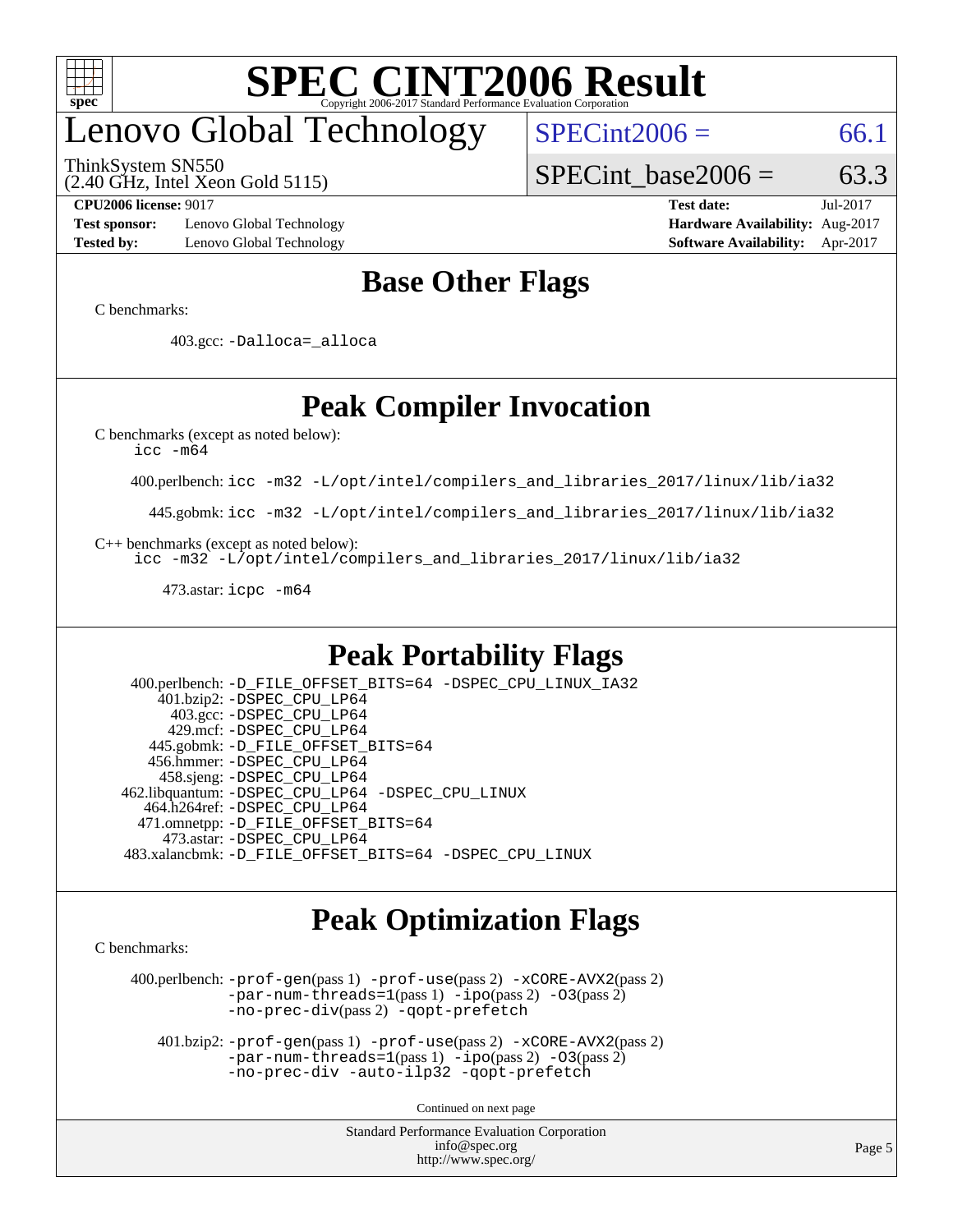

# enovo Global Technology

ThinkSystem SN550

 $SPECint2006 = 66.1$  $SPECint2006 = 66.1$ 

(2.40 GHz, Intel Xeon Gold 5115)

SPECint base2006 =  $63.3$ 

**[Test sponsor:](http://www.spec.org/auto/cpu2006/Docs/result-fields.html#Testsponsor)** Lenovo Global Technology **[Hardware Availability:](http://www.spec.org/auto/cpu2006/Docs/result-fields.html#HardwareAvailability)** Aug-2017 **[Tested by:](http://www.spec.org/auto/cpu2006/Docs/result-fields.html#Testedby)** Lenovo Global Technology **[Software Availability:](http://www.spec.org/auto/cpu2006/Docs/result-fields.html#SoftwareAvailability)** Apr-2017

**[CPU2006 license:](http://www.spec.org/auto/cpu2006/Docs/result-fields.html#CPU2006license)** 9017 **[Test date:](http://www.spec.org/auto/cpu2006/Docs/result-fields.html#Testdate)** Jul-2017

## **[Peak Optimization Flags \(Continued\)](http://www.spec.org/auto/cpu2006/Docs/result-fields.html#PeakOptimizationFlags)**

 403.gcc: [-xCORE-AVX2](http://www.spec.org/cpu2006/results/res2017q4/cpu2006-20170918-50074.flags.html#user_peakOPTIMIZE403_gcc_f-xCORE-AVX2) [-ipo](http://www.spec.org/cpu2006/results/res2017q4/cpu2006-20170918-50074.flags.html#user_peakOPTIMIZE403_gcc_f-ipo) [-O3](http://www.spec.org/cpu2006/results/res2017q4/cpu2006-20170918-50074.flags.html#user_peakOPTIMIZE403_gcc_f-O3) [-no-prec-div](http://www.spec.org/cpu2006/results/res2017q4/cpu2006-20170918-50074.flags.html#user_peakOPTIMIZE403_gcc_f-no-prec-div) [-inline-calloc](http://www.spec.org/cpu2006/results/res2017q4/cpu2006-20170918-50074.flags.html#user_peakCOPTIMIZE403_gcc_f-inline-calloc) [-qopt-malloc-options=3](http://www.spec.org/cpu2006/results/res2017q4/cpu2006-20170918-50074.flags.html#user_peakCOPTIMIZE403_gcc_f-qopt-malloc-options_0fcb435012e78f27d57f473818e45fe4) [-auto-ilp32](http://www.spec.org/cpu2006/results/res2017q4/cpu2006-20170918-50074.flags.html#user_peakCOPTIMIZE403_gcc_f-auto-ilp32) 429.mcf: [-xCORE-AVX2](http://www.spec.org/cpu2006/results/res2017q4/cpu2006-20170918-50074.flags.html#user_peakOPTIMIZE429_mcf_f-xCORE-AVX2) [-ipo](http://www.spec.org/cpu2006/results/res2017q4/cpu2006-20170918-50074.flags.html#user_peakOPTIMIZE429_mcf_f-ipo) [-O3](http://www.spec.org/cpu2006/results/res2017q4/cpu2006-20170918-50074.flags.html#user_peakOPTIMIZE429_mcf_f-O3) [-no-prec-div](http://www.spec.org/cpu2006/results/res2017q4/cpu2006-20170918-50074.flags.html#user_peakOPTIMIZE429_mcf_f-no-prec-div) [-parallel](http://www.spec.org/cpu2006/results/res2017q4/cpu2006-20170918-50074.flags.html#user_peakCOPTIMIZE429_mcf_f-parallel) [-qopt-prefetch](http://www.spec.org/cpu2006/results/res2017q4/cpu2006-20170918-50074.flags.html#user_peakCOPTIMIZE429_mcf_f-qopt-prefetch) [-auto-p32](http://www.spec.org/cpu2006/results/res2017q4/cpu2006-20170918-50074.flags.html#user_peakCOPTIMIZE429_mcf_f-auto-p32) 445.gobmk: [-prof-gen](http://www.spec.org/cpu2006/results/res2017q4/cpu2006-20170918-50074.flags.html#user_peakPASS1_CFLAGSPASS1_LDCFLAGS445_gobmk_prof_gen_e43856698f6ca7b7e442dfd80e94a8fc)(pass 1) [-prof-use](http://www.spec.org/cpu2006/results/res2017q4/cpu2006-20170918-50074.flags.html#user_peakPASS2_CFLAGSPASS2_LDCFLAGS445_gobmk_prof_use_bccf7792157ff70d64e32fe3e1250b55)(pass 2) [-xCORE-AVX2](http://www.spec.org/cpu2006/results/res2017q4/cpu2006-20170918-50074.flags.html#user_peakPASS2_CFLAGSPASS2_LDCFLAGS445_gobmk_f-xCORE-AVX2)(pass 2)  $-par-num-threads=1(pass 1) -ipo(pass 2) -O3(pass 2)$  $-par-num-threads=1(pass 1) -ipo(pass 2) -O3(pass 2)$  $-par-num-threads=1(pass 1) -ipo(pass 2) -O3(pass 2)$  $-par-num-threads=1(pass 1) -ipo(pass 2) -O3(pass 2)$  $-par-num-threads=1(pass 1) -ipo(pass 2) -O3(pass 2)$  $-par-num-threads=1(pass 1) -ipo(pass 2) -O3(pass 2)$ [-no-prec-div](http://www.spec.org/cpu2006/results/res2017q4/cpu2006-20170918-50074.flags.html#user_peakPASS2_CFLAGSPASS2_LDCFLAGS445_gobmk_f-no-prec-div)(pass 2) 456.hmmer: basepeak = yes 458.sjeng: [-prof-gen](http://www.spec.org/cpu2006/results/res2017q4/cpu2006-20170918-50074.flags.html#user_peakPASS1_CFLAGSPASS1_LDCFLAGS458_sjeng_prof_gen_e43856698f6ca7b7e442dfd80e94a8fc)(pass 1) [-prof-use](http://www.spec.org/cpu2006/results/res2017q4/cpu2006-20170918-50074.flags.html#user_peakPASS2_CFLAGSPASS2_LDCFLAGS458_sjeng_prof_use_bccf7792157ff70d64e32fe3e1250b55)(pass 2) [-xCORE-AVX2](http://www.spec.org/cpu2006/results/res2017q4/cpu2006-20170918-50074.flags.html#user_peakPASS2_CFLAGSPASS2_LDCFLAGS458_sjeng_f-xCORE-AVX2)(pass 2) [-par-num-threads=1](http://www.spec.org/cpu2006/results/res2017q4/cpu2006-20170918-50074.flags.html#user_peakPASS1_CFLAGSPASS1_LDCFLAGS458_sjeng_par_num_threads_786a6ff141b4e9e90432e998842df6c2)(pass 1) [-ipo](http://www.spec.org/cpu2006/results/res2017q4/cpu2006-20170918-50074.flags.html#user_peakPASS2_CFLAGSPASS2_LDCFLAGS458_sjeng_f-ipo)(pass 2) [-O3](http://www.spec.org/cpu2006/results/res2017q4/cpu2006-20170918-50074.flags.html#user_peakPASS2_CFLAGSPASS2_LDCFLAGS458_sjeng_f-O3)(pass 2) [-no-prec-div](http://www.spec.org/cpu2006/results/res2017q4/cpu2006-20170918-50074.flags.html#user_peakPASS2_CFLAGSPASS2_LDCFLAGS458_sjeng_f-no-prec-div)(pass 2) [-unroll4](http://www.spec.org/cpu2006/results/res2017q4/cpu2006-20170918-50074.flags.html#user_peakCOPTIMIZE458_sjeng_f-unroll_4e5e4ed65b7fd20bdcd365bec371b81f)  $462$ .libquantum: basepeak = yes  $464.h264$ ref: basepeak = yes [C++ benchmarks:](http://www.spec.org/auto/cpu2006/Docs/result-fields.html#CXXbenchmarks) 471.omnetpp: [-prof-gen](http://www.spec.org/cpu2006/results/res2017q4/cpu2006-20170918-50074.flags.html#user_peakPASS1_CXXFLAGSPASS1_LDCXXFLAGS471_omnetpp_prof_gen_e43856698f6ca7b7e442dfd80e94a8fc)(pass 1) [-prof-use](http://www.spec.org/cpu2006/results/res2017q4/cpu2006-20170918-50074.flags.html#user_peakPASS2_CXXFLAGSPASS2_LDCXXFLAGS471_omnetpp_prof_use_bccf7792157ff70d64e32fe3e1250b55)(pass 2) [-xCORE-AVX2](http://www.spec.org/cpu2006/results/res2017q4/cpu2006-20170918-50074.flags.html#user_peakPASS2_CXXFLAGSPASS2_LDCXXFLAGS471_omnetpp_f-xCORE-AVX2)(pass 2)  $-par-num-threads=1(pass 1) -ipo(pass 2) -O3(pass 2)$  $-par-num-threads=1(pass 1) -ipo(pass 2) -O3(pass 2)$  $-par-num-threads=1(pass 1) -ipo(pass 2) -O3(pass 2)$  $-par-num-threads=1(pass 1) -ipo(pass 2) -O3(pass 2)$  $-par-num-threads=1(pass 1) -ipo(pass 2) -O3(pass 2)$  $-par-num-threads=1(pass 1) -ipo(pass 2) -O3(pass 2)$ [-no-prec-div](http://www.spec.org/cpu2006/results/res2017q4/cpu2006-20170918-50074.flags.html#user_peakPASS2_CXXFLAGSPASS2_LDCXXFLAGS471_omnetpp_f-no-prec-div)(pass 2) [-qopt-ra-region-strategy=block](http://www.spec.org/cpu2006/results/res2017q4/cpu2006-20170918-50074.flags.html#user_peakCXXOPTIMIZE471_omnetpp_f-qopt-ra-region-strategy_0f7b543d62da454b380160c0e3b28f94) [-Wl,-z,muldefs](http://www.spec.org/cpu2006/results/res2017q4/cpu2006-20170918-50074.flags.html#user_peakEXTRA_LDFLAGS471_omnetpp_link_force_multiple1_74079c344b956b9658436fd1b6dd3a8a) [-L/sh10.2 -lsmartheap](http://www.spec.org/cpu2006/results/res2017q4/cpu2006-20170918-50074.flags.html#user_peakEXTRA_LIBS471_omnetpp_SmartHeap_b831f2d313e2fffa6dfe3f00ffc1f1c0) 473.astar: [-xCORE-AVX2](http://www.spec.org/cpu2006/results/res2017q4/cpu2006-20170918-50074.flags.html#user_peakOPTIMIZE473_astar_f-xCORE-AVX2) [-ipo](http://www.spec.org/cpu2006/results/res2017q4/cpu2006-20170918-50074.flags.html#user_peakOPTIMIZE473_astar_f-ipo) [-O3](http://www.spec.org/cpu2006/results/res2017q4/cpu2006-20170918-50074.flags.html#user_peakOPTIMIZE473_astar_f-O3) [-no-prec-div](http://www.spec.org/cpu2006/results/res2017q4/cpu2006-20170918-50074.flags.html#user_peakOPTIMIZE473_astar_f-no-prec-div) [-qopt-prefetch](http://www.spec.org/cpu2006/results/res2017q4/cpu2006-20170918-50074.flags.html#user_peakCXXOPTIMIZE473_astar_f-qopt-prefetch) [-auto-p32](http://www.spec.org/cpu2006/results/res2017q4/cpu2006-20170918-50074.flags.html#user_peakCXXOPTIMIZE473_astar_f-auto-p32) [-Wl,-z,muldefs](http://www.spec.org/cpu2006/results/res2017q4/cpu2006-20170918-50074.flags.html#user_peakEXTRA_LDFLAGS473_astar_link_force_multiple1_74079c344b956b9658436fd1b6dd3a8a) [-L/sh10.2 -lsmartheap64](http://www.spec.org/cpu2006/results/res2017q4/cpu2006-20170918-50074.flags.html#user_peakEXTRA_LIBS473_astar_SmartHeap64_63911d860fc08c15fa1d5bf319b9d8d5) 483.xalancbmk: [-xCORE-AVX2](http://www.spec.org/cpu2006/results/res2017q4/cpu2006-20170918-50074.flags.html#user_peakOPTIMIZE483_xalancbmk_f-xCORE-AVX2) [-ipo](http://www.spec.org/cpu2006/results/res2017q4/cpu2006-20170918-50074.flags.html#user_peakOPTIMIZE483_xalancbmk_f-ipo) [-O3](http://www.spec.org/cpu2006/results/res2017q4/cpu2006-20170918-50074.flags.html#user_peakOPTIMIZE483_xalancbmk_f-O3) [-no-prec-div](http://www.spec.org/cpu2006/results/res2017q4/cpu2006-20170918-50074.flags.html#user_peakOPTIMIZE483_xalancbmk_f-no-prec-div) [-qopt-prefetch](http://www.spec.org/cpu2006/results/res2017q4/cpu2006-20170918-50074.flags.html#user_peakCXXOPTIMIZE483_xalancbmk_f-qopt-prefetch) [-Wl,-z,muldefs](http://www.spec.org/cpu2006/results/res2017q4/cpu2006-20170918-50074.flags.html#user_peakEXTRA_LDFLAGS483_xalancbmk_link_force_multiple1_74079c344b956b9658436fd1b6dd3a8a) [-L/sh10.2 -lsmartheap](http://www.spec.org/cpu2006/results/res2017q4/cpu2006-20170918-50074.flags.html#user_peakEXTRA_LIBS483_xalancbmk_SmartHeap_b831f2d313e2fffa6dfe3f00ffc1f1c0)

## **[Peak Other Flags](http://www.spec.org/auto/cpu2006/Docs/result-fields.html#PeakOtherFlags)**

[C benchmarks](http://www.spec.org/auto/cpu2006/Docs/result-fields.html#Cbenchmarks):

403.gcc: [-Dalloca=\\_alloca](http://www.spec.org/cpu2006/results/res2017q4/cpu2006-20170918-50074.flags.html#b403.gcc_peakEXTRA_CFLAGS_Dalloca_be3056838c12de2578596ca5467af7f3)

The flags files that were used to format this result can be browsed at <http://www.spec.org/cpu2006/flags/Intel-ic17.0-official-linux64-revF.html> <http://www.spec.org/cpu2006/flags/Lenovo-Platform-Flags-V1.2-SKL-C.20171004.html>

You can also download the XML flags sources by saving the following links:

<http://www.spec.org/cpu2006/flags/Intel-ic17.0-official-linux64-revF.xml> <http://www.spec.org/cpu2006/flags/Lenovo-Platform-Flags-V1.2-SKL-C.20171004.xml>